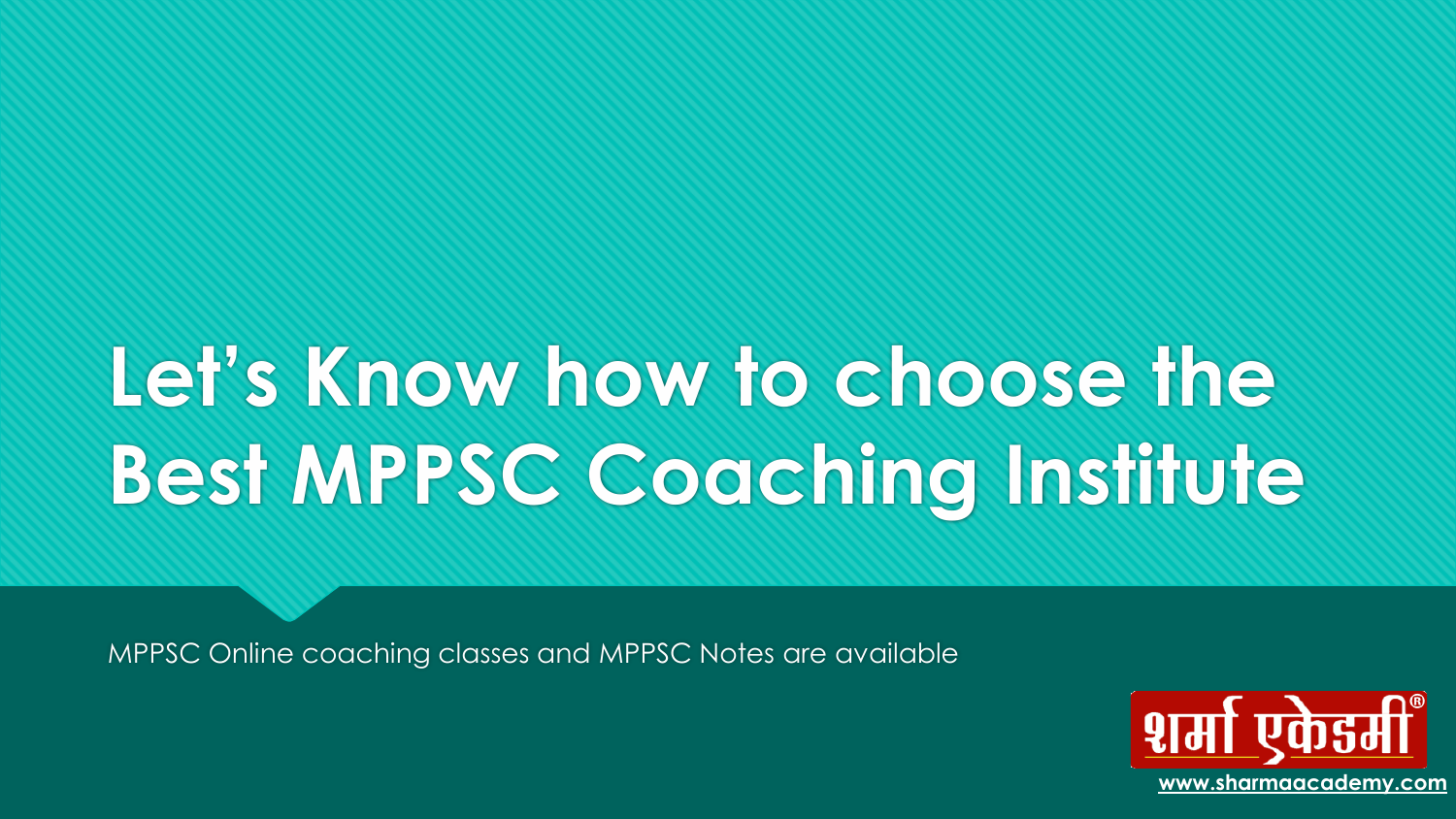### **About MPPSC Exam**

MPPSC stands for Madhya Pradesh Public Service Commission. MPPSC is a very simple exam. If you want to pass the MPPSC exam and seek the best MPPSC coaching in Indore then you have come to the right place. If you live in Madhya Pradesh and are studying for this government exam, then join the best coaching of MPPSC in Indore to get the desired result. You will work for the Madhya Pradesh government if you succeed in the MPPSC exam. Many people believe that MPPSC exam is easy, but keep in mind that it is also highly competitive.

**[MPPSC Online Coaching Classes](https://www.mppsconlinecoachingclasses.com/) are available [click here](https://www.mppsconlinecoachingclasses.com/) to view**

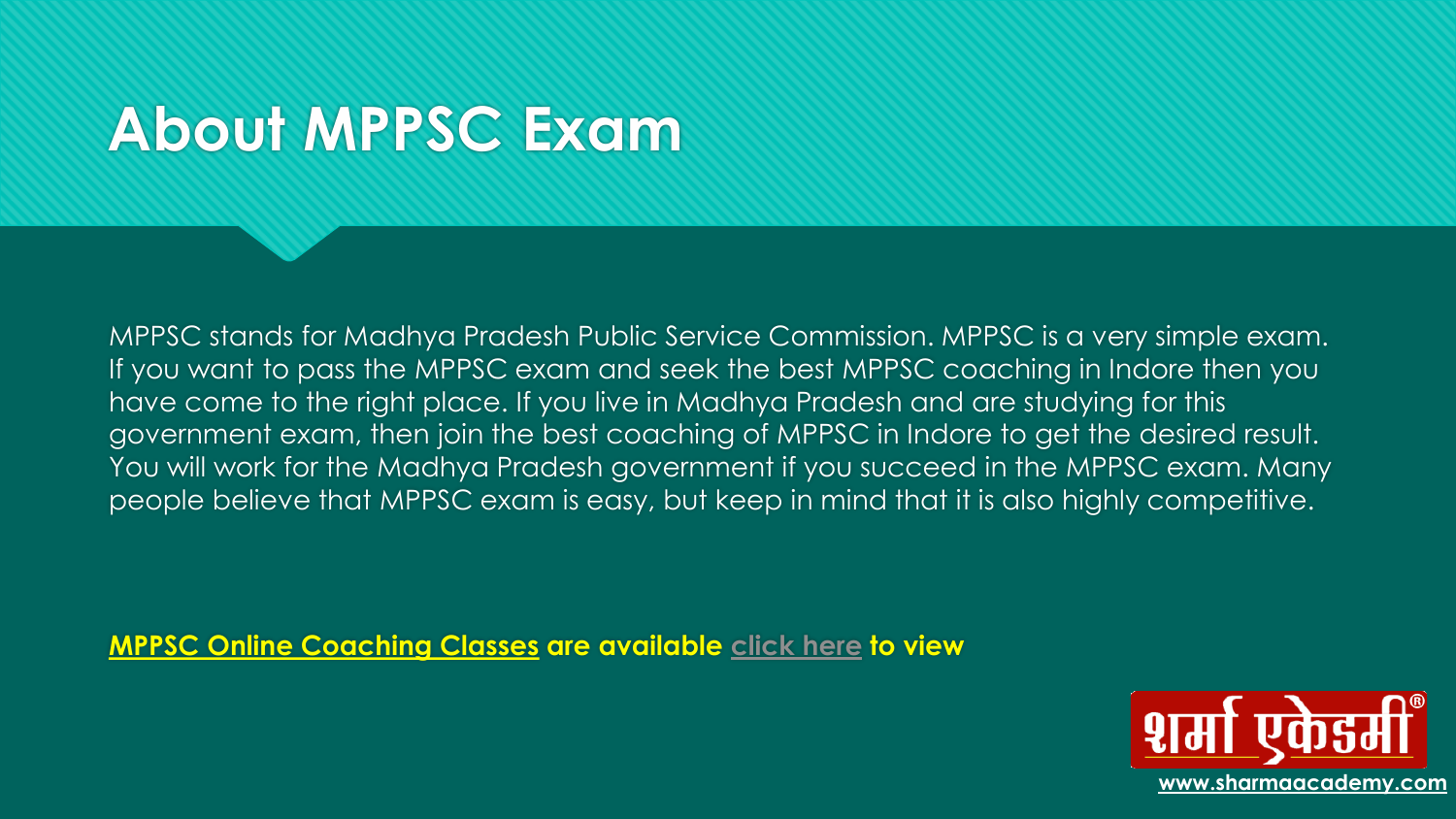## **why it is important to attend a coaching institute?**

Many people are aware of the importance of using MPPSC coaching. It is not easy to pass the exam without help, but with the help it is very easy. One can be inspired or measured by one's own motivation.

Now that you know why coaching is so important, we will move on to the next topic. The real work starts when you decide to take training. How to best find a feature? There are so many in the city that it is difficult to decide where to join the [best coaching of MPPSC in Indore](https://www.sharmaacademy.com/mppsc-coaching-in-indore.php).

Coaching helps students in preparing for the State Public Service Examination. It is up to the applicant whether he engages in any one or not. [MPPSC online coaching classes](https://www.sharmaacademy.com/best-mppsc-online-coaching-classes-in-indore.php) also increase the likelihood of success, by developing a customized study plan based on the student's strengths and weaknesses. Coaching also explains test patterns and changing dynamics. However, it is important to note that coaching cannot guarantee your success. However, it provides a conducive environment for overall development, which is required to pass any examination.

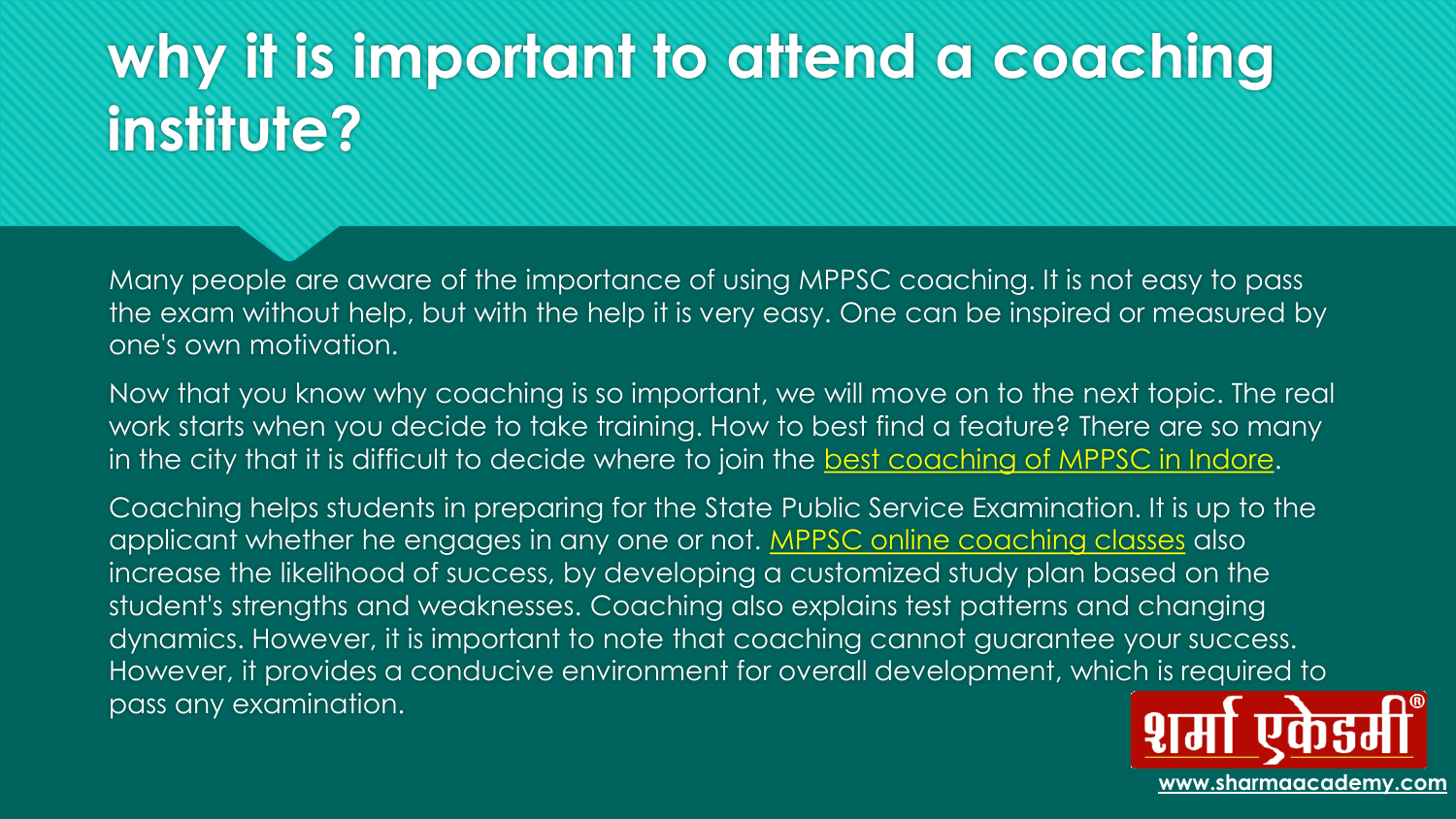# **Keep the following five things in mind:**

#### **1. Teaching Staff**

It is necessary to have a well-trained and knowledgeable teaching staff when choosing a coaching center or to take the MPPSC exam. Only a skilled teacher can elaborate on his or her expertise and coordinate the students' path to success.

#### **2. Location**

Students prefer the easily accessible institutions in the city center or by bus or rail due to the transport facility. Institutions located in remote and inaccessible areas are generally not preferred due to the daily time of arrival at the institute.

#### **3. Establishment of institute**

A well-equipped [mppsc coaching](https://www.sharmaacademy.com/) provides students with an excellent learning environment. A furnished classroom with a comfortable and non-disruptive environment as well as strong audio and video capabilities is essential.

**[www.sharmaacademy.com](http://www.sharmaacademy.com/)**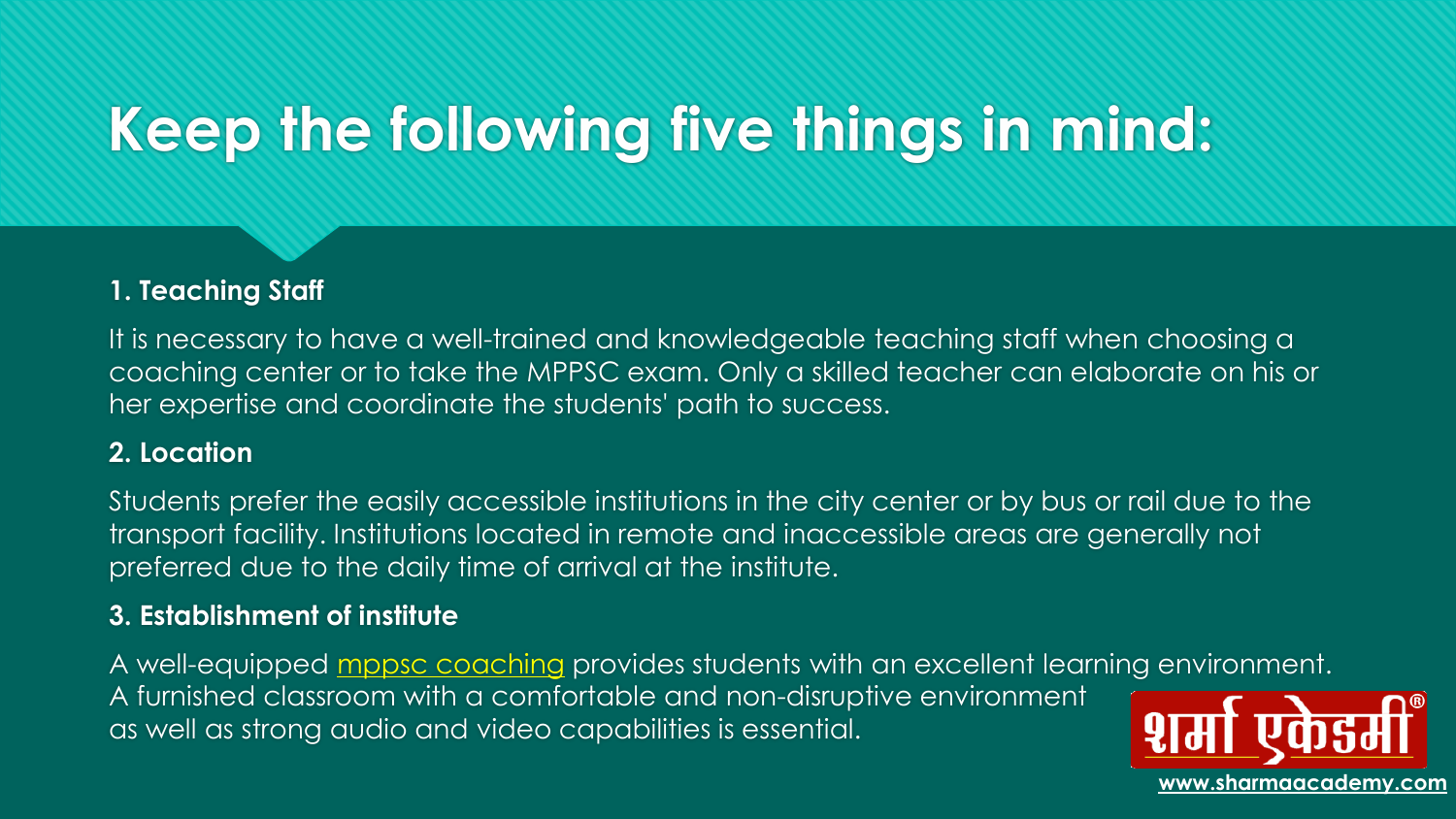# **Keep the following five things in mind:**

#### **4. Study Material**

The best MPPSC coaching in Indore provides you with the most up-to-date and hard copies of relevant e-content and [mppsc notes](https://www.sharmaacademy.com/mppsc-notes.php) and the ability to find the details you need. The excellent library service provided by the institute is a bonus.

#### **5. Teaching Methods**

It is difficult to stick to a rigorous schedule as each coaching institute has its own teaching style. It is necessary to have a coaching institute with ability to teach and discipline to do so. It is also worth noting that e-learning is becoming more common in terms of teaching methods.

These are the criteria for MPPSC preparation to select and consider joining the **Best MPPSC** Coaching in Indore.